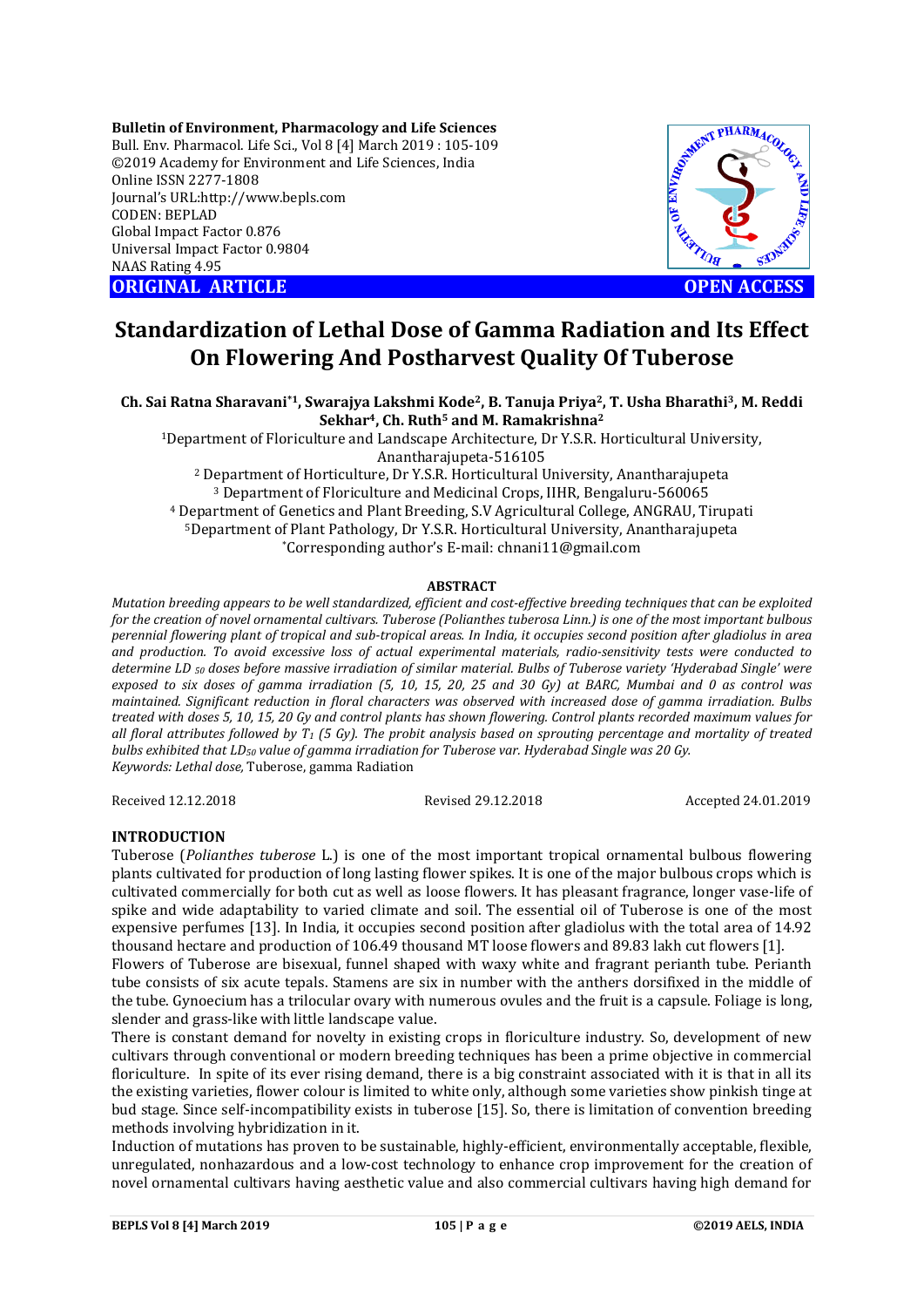## **Sharavani** *et al*

their flowers and oils extracted from tuberose. Among various mutagens, the gamma irradiations at 1 K rads to 7.5 K rads proved best according to crop response in vegetatively propagated crops [11].

During mutation breeding, to avoid excessive loss of actual experimental materials, radio-sensitivity tests were conducted to determine LD  $_{50}$  doses before massive irradiation of similar material. By keeping this in view, the present experiment was conducted to standardize the  $LD_{50}$  value for gamma rays and to study the effect of various doses of gamma rays on flowering of Tuberose var 'Hyderabad Single'.

# **MATERIAL AND METHODS**

The present investigation on Standardization of lethal dose of gamma radiation and its effect on flowering of Tuberose variety 'Hyderabad Single**'** was conducted at College of Horticulture, Anantharajupeta, Dr. Y.S.R. Horticultural University, Andhra Pradesh during year 2017. Bulbs of Tuberose var 'Hyderabad Single was procured from AICRIP on Flower crops, Rajendranagar, Hyderabad. These were irradiated at Babha Atomic Research Centre, Mumbai using physical mutagen, gamma rays at doses 5 Gy  $(T_1)$ , 10 Gy  $(T_2)$ , 15 Gy  $(T_3)$ , 20 Gy  $(T_4)$ , 25 Gy  $(T_5)$ , 30 Gy  $(T_6)$  with untreated  $(T_7)$  as control. The treated bulbs were planted in polybags of size 14x16 inch containing potting media of 2:1:1 ratio of soil, FYM and cocopeat. The experiment containing seven treatments and four replications were arranged in Completely Randomized Design. Plants developed from treated bulbs and control was observed for mortality percentage, based on probit curve LD 50 value was calculated. Various floral attributes *viz.,* Days to spike emergence, days taken for first floret opening, Spike length, rachis length, diameter of spike, Number of florets, Weight of individual floret, flower colour, flower stalk colour, number of stamens, vase life and DUS characters were recorded.The data were subjected to Completely Randomized Block Design (CRD) [10].

# **RESULTS AND DISCUSSION**

# **Percentage Mortality**

Data on percentage mortality was presented in Table 1. Maximum mortality was recorded for  $T_6$ treatment (72.91%) followed by  $T_5$  (47.91%). Minimum mortality was recorded for  $T_2$  (4.16%). Whereas, no mortality was recorded for control and T1. As dosage of gamma rays increases, Mortality percentage also increases. Mortality per cent is directly related to gamma ray dose.

The results are similar with findings of Kaintura *et al.* [7] while working on on Tuberose and Patil and Dadhuk [11] on Gladiolus. Sensitivity of the plant material to gamma rays depends on the genetic constitution, amount of DNA, dose used, stage of development and genotype [3].

Based on mortality percentage, LD  $_{50}$  was calculated using probit curve (Fig 1) as 20Gy. This was similar with findings of Kayalvizhi *et al.* [8] on Tuberose variety 'Prajwal'.

# **Floral attributes**

Data pertaining to floral characters were presented in Table 2 and 3. Maximum days for spike emergence was taken by  $T_4$  (192 days) whereas, minimum number of days for spike emergence was taken for control,  $T_7$  plants (96.67) followed by  $T_1$  (108.33). There was an increase in number of days for emergence of spike as radiation dose increases upto 20 Gy. Similar results were obtained by Dilta *et al*. [4] in chrysanthemum, Kole and Meher [9] in zinnia and Patil and Dhaduk [11] in gladiolus. Delay in spike emergence might be due to disturbance in biochemical pathway which assists in flower induction pathway (2).

Maximum number of days taken for first floret opening was recorded for  $T_4$  (26) followed by  $T_3$  (24),  $T_2$  $(22.33)$ ,  $T_1$  (19.67) respectively. Whereas, minimum number of days for first floret opening was recorded for control (20.33)  $T_7$  plants. There was an increasing trend observed for number of days taken for first floret opening as the dosage of gamma rays increases up to 20 Gy. Above 20Gy no flower development was noticed.

Significantly highest spike length was recorded for control  $T_7$  plants (73.33 cm) followed by  $T_1$  (65.67 cm) (Plate 1). Whereas, lowest spike length was recorded for  $T_4$  (30 cm). Maximum rachis length was recorded for control T<sub>7</sub> plants (24.83 cm) followed by T<sub>1</sub> (22 cm). Whereas, minimum rachis length was recorded for T4 (9.67 cm). In general there was decrease in spike and rachis length with increased dose of gamma irradiation as compared to control. The results are in conformity with the findings Patil and Dhaduk [14] in gladiolus. Decrease in spike and rachis length due to increased dosage of gamma rays may be due to inhibition of mitotic activities and chromosome damage associated with secondary physiological damage.

Maximum spike diameter was recorded for control  $T_7$  plants (10.43 mm) followed by  $T_1$  (9.59 mm). Whereas, minimum spike diameter was recorded for  $T_4$  (3.47 mm). There was a decreasing trend observed in spike diameter as dosage of gamma rays increases. Flower stalk colour based on RHS colour charts was presented in Table 2. Both  $T_7$  and  $T_1$  has shown green group 137A, while  $T_2$  and  $T_3$  showed green group 138 A, T4 showed green group 143A.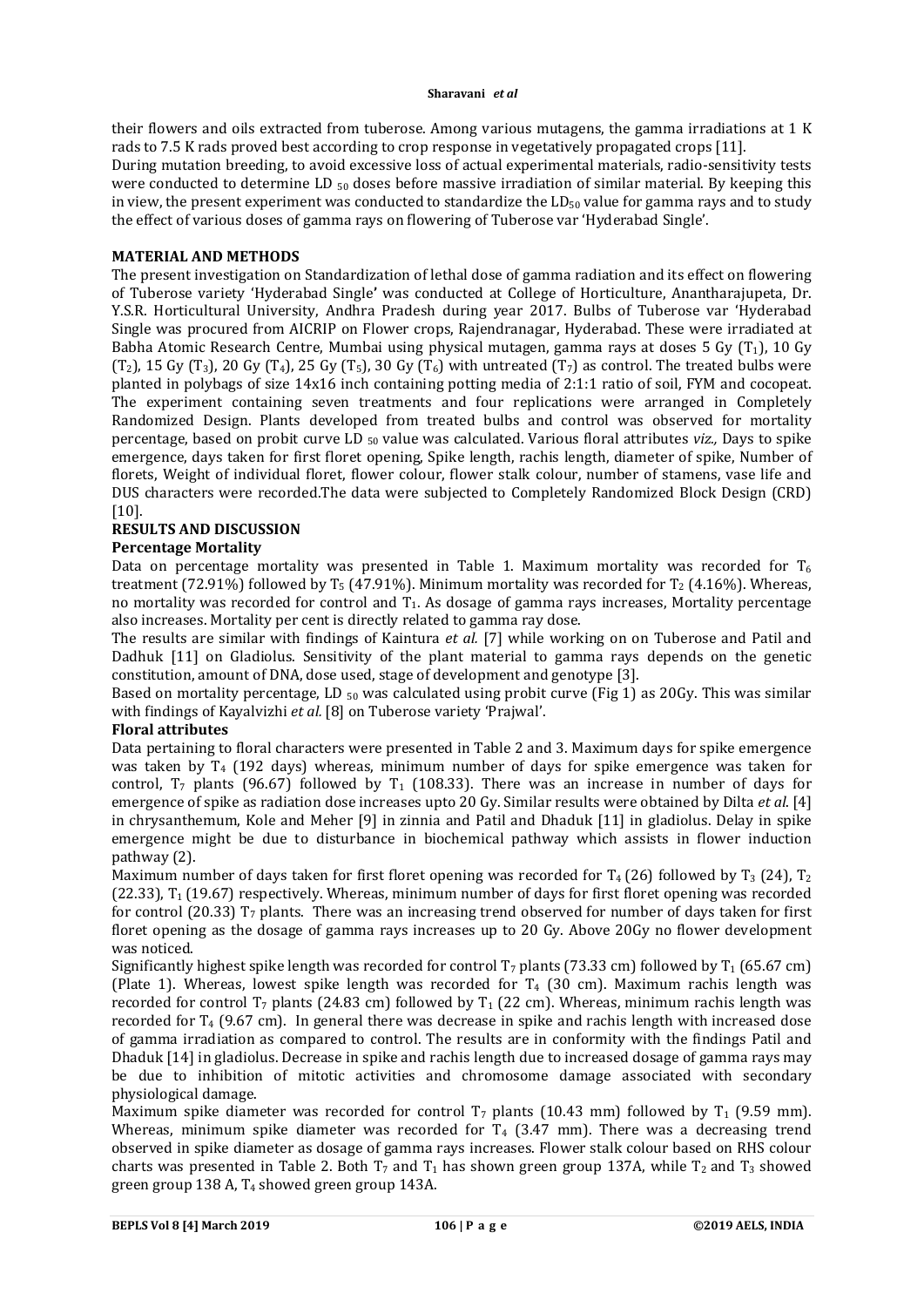#### **Sharavani** *et al*

More number of florets per spike was recorded for control  $T_7$  plants (46.67) followed by  $T_1$  (41.33). Whereas, number of flowers per spike was reduced (10) significantly for bulbs treated with  $T_4$  (20Gy). Maximum weight of individual floret was recorded for control  $T_7$  plants (1.02 g) followed by  $T_1$  (0.91 g). Whereas, minimum weight of individual floret was recorded for  $T_4$  (0.54 g). The decrease in number of florets per spike with higher doses is mainly due to decrease in plant growth [5].

There was a significant increase in average length of floret for control  $T_7$  (6.07 cm) plants followed by  $T_1$ (5.6 cm). Significant reduction in average length of floret was recorded for  $T_4$  (3.77 cm). There was a decrease in average length of floret as exposure to gamma ray dose increases.

Maximum floret neck diameter was recorded for control  $T_7$  plants (7.11 mm) followed by  $T_1$  (6.34 mm). Whereas, minimum floret neck diameter was recorded for  $T_4$  (3.14 mm). Significant increase in vase life was recorded for control  $T_7$  plants (8 days) which was on par with  $T_1$  (7.67days). Whereas, minimum vase life was recorded for T<sub>4</sub> (3.67 days). DUS characters were recorded which are presented in Table 4.

There was significant reduction in all floral attributes as dosage of gamma rays increased was due to reduction in vegetative growth due to destruction of enzyme system or inhibition of auxin synthesis due to irradiation [6].

| <b>Treatment</b> | <b>Mortality percent</b> |
|------------------|--------------------------|
| T1(5 Gy)         | 0(0.0)                   |
| T <sub>2</sub>   | 4.16(8.42)               |
| T3               | 4.16(8.42)               |
| T4               | 37.5 (31.07)             |
| T <sub>5</sub>   | 47.91 (33.11)            |
| T6               | 72.91 (53.83)            |
| T7               | 0(0.00)                  |
| SE <sub>m</sub>  | 3.60                     |
|                  | 10.78                    |

# **Table 1: Effect of gamma irradiation on mortality per cent**

# **Table 2: Effect of different doses of gamma irradiation on inflorescence of Tuberose**

| <b>Treatments</b> | Days to spike | Days taken       | <b>Spike</b> | Rachis   | Diameter of | <b>Flower</b> |
|-------------------|---------------|------------------|--------------|----------|-------------|---------------|
|                   | emergence     | for first floret | length       | length   | spike (mm)  | stalk         |
|                   | (days)        | opening          | (cm)         | (cm)     |             | colour        |
| $T_1$ (5 Gy)      | 108.33        | 19.67            | 65.67        | 22       | 9.59        | 137B          |
| $T_2$ (10 Gy)     | 136.00        | 22.33            | 60.67        | 21.5     | 8.22        | 138 A         |
| $T_3$ (15 Gy)     | 157.67        | 24.00            | 68.67        | 17.67    | 7.69        | 138A          |
| $T_4$ (20 Gy)     | 192.00        | 26.00            | 30.00        | 9.67     | 3.74        | 143A          |
| $T_5$ (25 Gy)     | 0.00          | 0.00             | 0.00         | $\Omega$ | 0.00        |               |
| $T_6$ (30 Gy)     | 0.00          | 0.00             | 0.00         | $\Omega$ | 0.00        |               |
| $T_7$ (0 Gy)      | 96.67         | 20.33            | 73.33        | 24.83    | 10.43       | 137B          |
| $S Em \pm$        | 1.29          | 0.57             | 0.83         | 0.41     | 0.47        |               |
| C D at $5\%$      | 3.95          | 1.77             | 2.53         | 1.25     | 0.155       |               |

## **Table 3: Effect of gamma irradiation on floret quality and vase life of Tuberose**

| <b>Treatments</b>   | Number of<br>florets per | Weight of<br>individual | Average<br>length of the | <b>Floret neck</b><br><b>Diameter</b> | <b>Vase</b><br>life | <b>Flower</b><br>colour |
|---------------------|--------------------------|-------------------------|--------------------------|---------------------------------------|---------------------|-------------------------|
|                     | spike                    | floret $(g)$            | floret (cm)              | mm)                                   |                     |                         |
| $T_1$ (5 Gy)        | 41.33                    | 0.91                    | 5.6                      | 6.34                                  | 7.67                | N155A                   |
| $T_2$ (10 Gy)       | 36.67                    | 0.83                    | 5.17                     | 5.94                                  | 7.00                | N155A                   |
| $T_3$ (15 Gy)       | 27.33                    | 0.73                    | 4.93                     | 5.24                                  | 6.33                | N155A                   |
| $T_4$ (20 Gy)       | 10.00                    | 0.54                    | 3.77                     | 3.14                                  | 3.67                | N155A                   |
| $T_5$ (25 Gy)       | 0.00                     | 0.00                    | $\bf{0}$                 | $\mathbf{0}$                          | 0.00                | N <sub>155</sub> A      |
| $T_6$ (30 Gy)       | 0.00                     | 0.00                    | $\Omega$                 | $\Omega$                              | 0.00                | N155A                   |
| $T_7(0 \text{ Gy})$ | 46.67                    | 1.02                    | 6.07                     | 7.11                                  | 8.00                | N155A                   |
| S Em $\pm$          | 2.04                     | 0.02                    | 0.099                    | 0.084                                 | 0.31                |                         |
| C D at $5\%$        | 0.67                     | 0.06                    | 0.3                      | 0.258                                 | 0.94                |                         |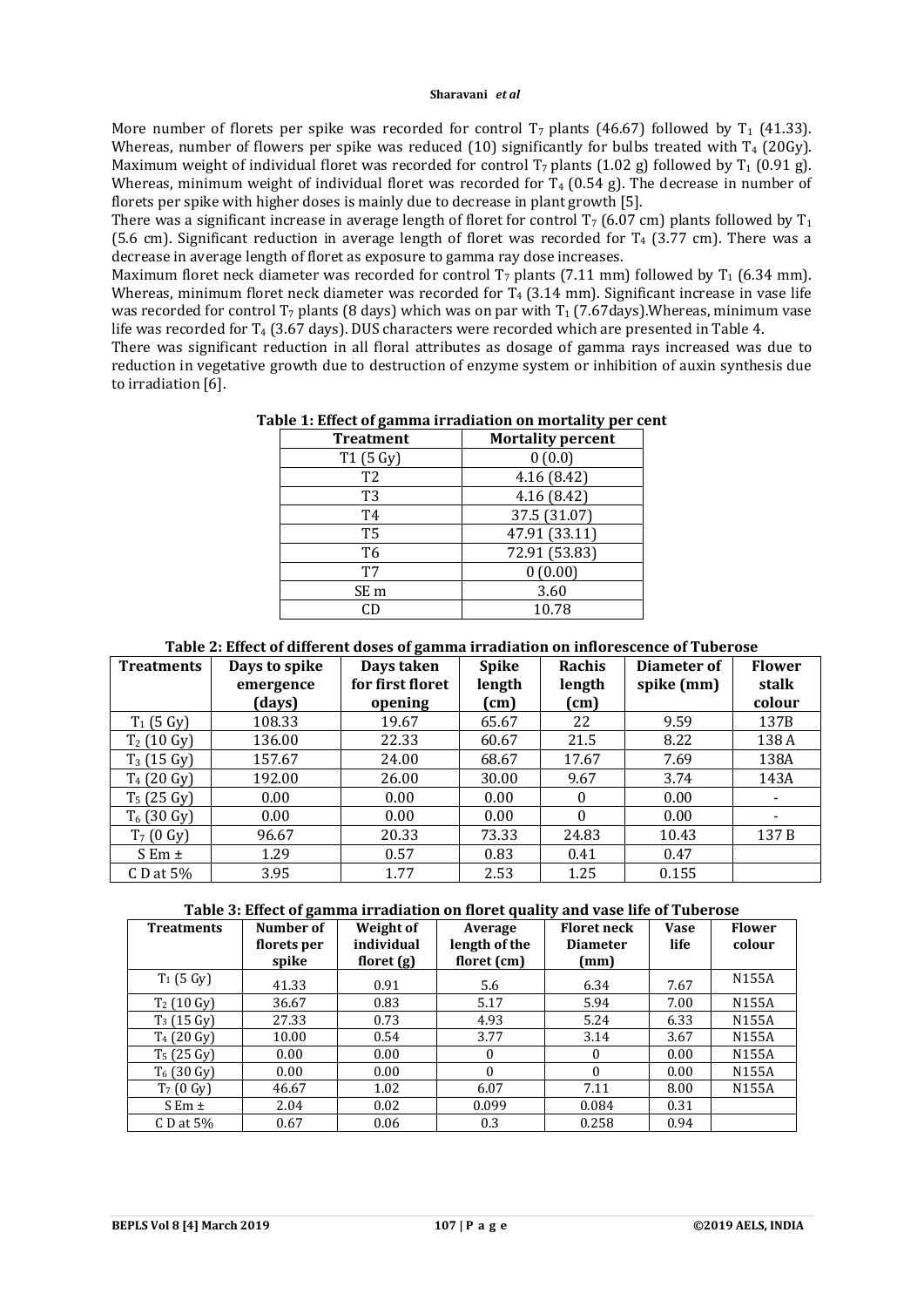#### **Sharavani** *et al*

| <b>DUS</b> characters | T1 (5Gy) | T2 (10Gy) | T3 (15Gy) | <b>T4</b> | T4                       | Т6     | <b>T7</b> |
|-----------------------|----------|-----------|-----------|-----------|--------------------------|--------|-----------|
|                       |          |           |           | (20Gy)    | (20Gy)                   | (30Gy) | (0Gy)     |
| Flower tube           | Straight | Straight  | Straight  | Bent      |                          |        | Straight  |
| shape                 |          |           |           |           |                          |        |           |
| Flower shape          | Wide     | Narrow    | Narrow    | Tubular   | $\blacksquare$           |        | Wide      |
| Inflorescence         | Straight | Straight  | Straight  | Straight  |                          | -      | Straight  |
| Tepal tip             | Acute    | Acute     | Acute     | Acute     | $\overline{\phantom{a}}$ |        | Acute     |
| Flower type           | Single   | Single    | Single    | Single    | -                        |        | Single    |
| Stigma type           | Thrum    | Thrum     | Thrum     | Thrum     | $\overline{\phantom{a}}$ | ۰      | Thrum     |
| Anthers               | Normal   | Normal    | Normal    | Normal    | $\blacksquare$           | ۰      | Normal    |
| No.oftepals           | 6        | 6         | 6         | .5        | -                        |        | 6         |
| Flower opening        | Wide     | Wide      | Wide      | Shallow   | -                        |        | Wide      |

**Table 4: Effect of different doses of gamma irradiation on DUS flower characters of tuberose**



**Fig 1: Probit curve for LD 50**



**Plate 1: Effect of different doses gamma irradiation on Flower quality of Tuberose**